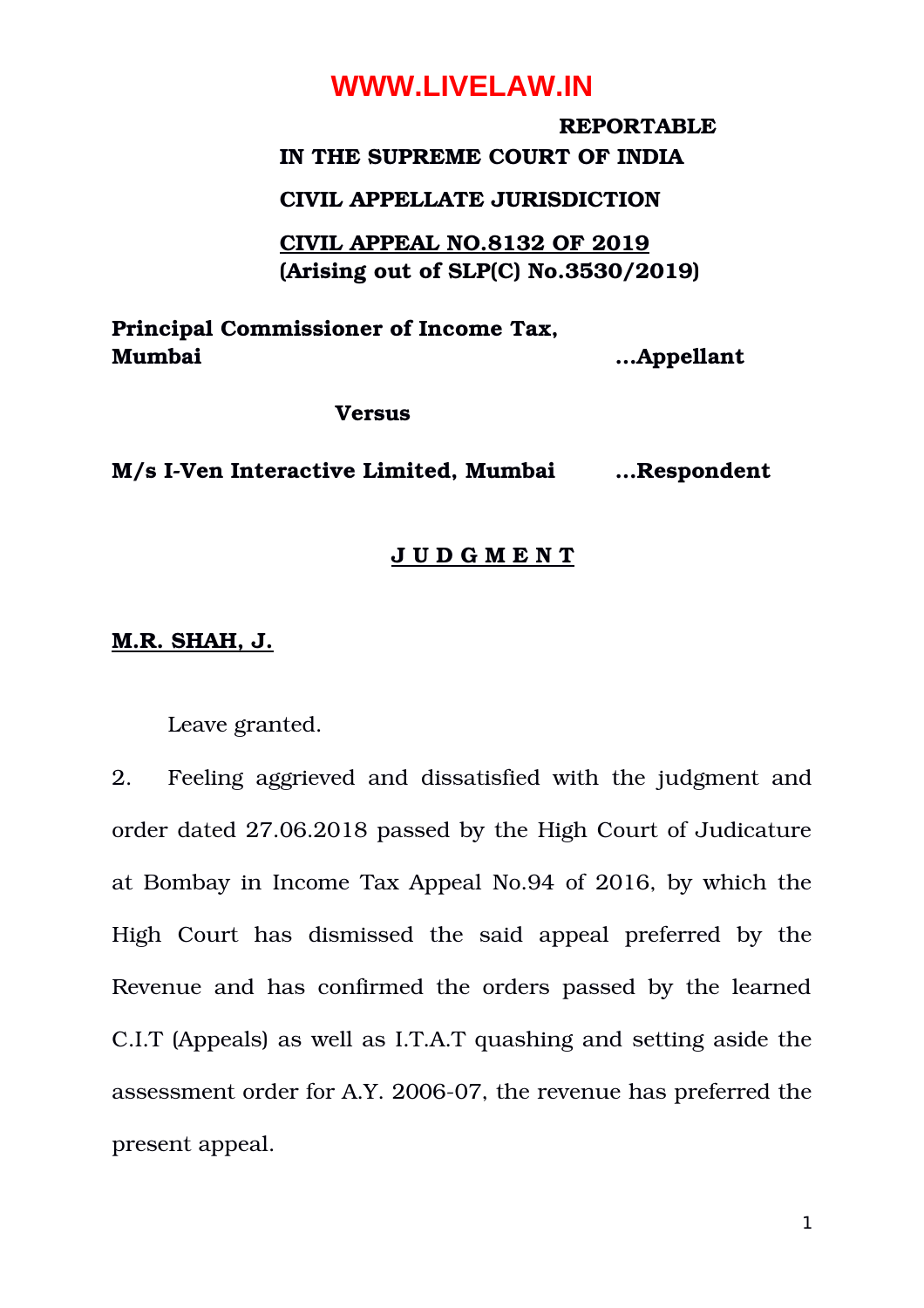3. That the respondent – assessee filed return of income for the Assessment Year  $2006-07$  on  $28.11.2006$  declaring total income of Rs.3,38,71,716/-. The said return was filed under E-Module Scheme and thereafter a hard copy of the same was filed on 05.12.2006. The return of income was accompanied with balance sheet and profit and loss account. The return was processed under Section 143(1) of the Income Tax Act, 1961 (hereinafter referred to as the '1961 Act'). That a notice under Section 143(2) of the 1961 Act was issued to the respondentassessee on 05.10.2007. The notice was sent at the assessee's address available as per the PAN database. That a further opportunity was provided to the assessee vide notice under Section 143(2) of the 1961 Act on 25.07.2008. The said notice was also issued to the assessee at the available address as per the PAN database. That thereafter, further notices under Section 142(1) of the 1961 Act were issued to the assessee on 23.01.2008, 25.07.2008 and 05.10.2008 along with questionnaires calling for various details and were duly served on the respondent-assessee company. In response to the said notice, the representative of the company appeared on 28.11.2008 and 04.12.2008. The assessee participated in the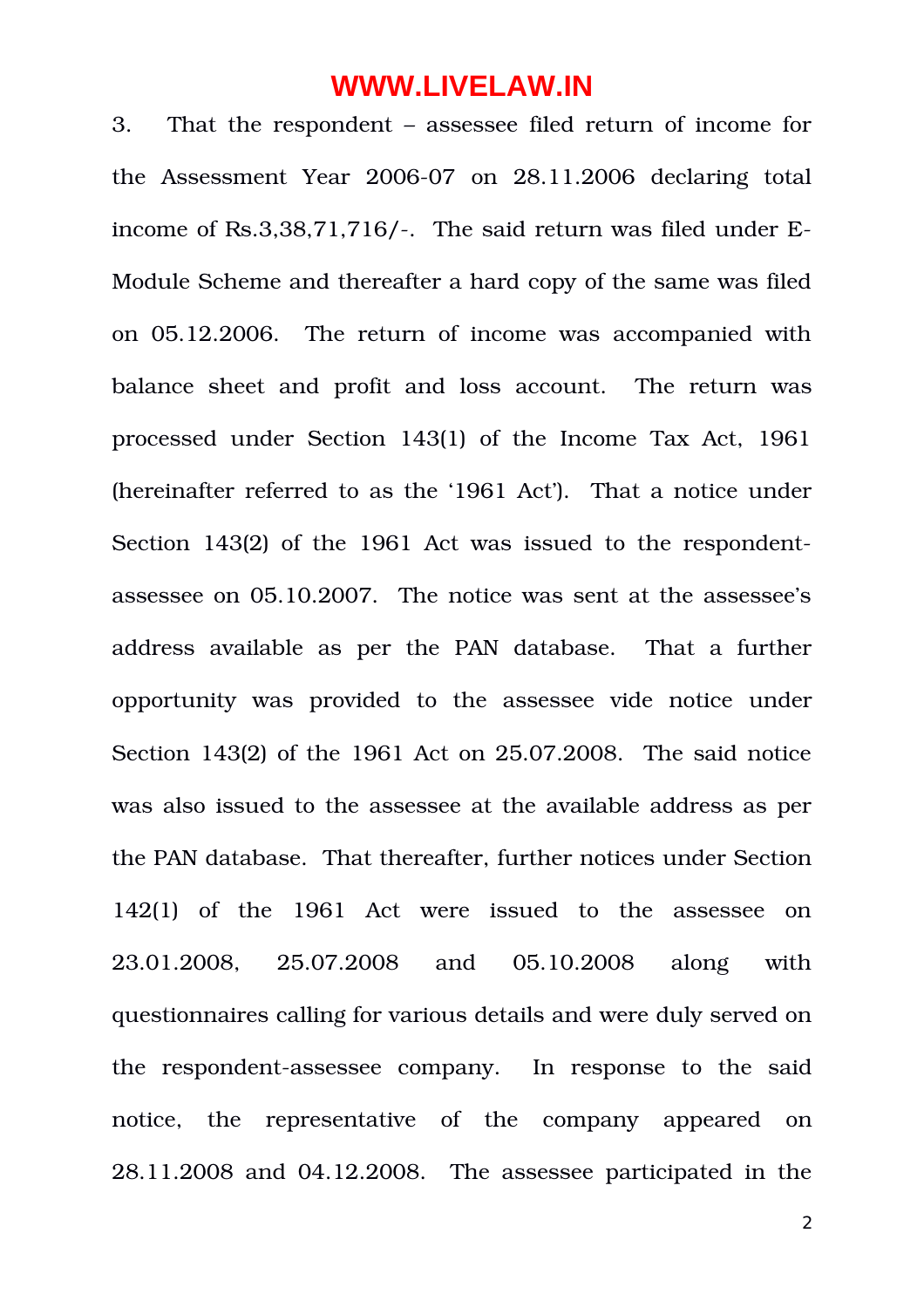proceedings before the Assessing Officer. However, the assessee challenged the notice under Sections 143(2) and 142(1) of the 1961 Act on the ground that the said notices were not served upon the assessee as the assessee-company never received those notices and the subsequent notices served and received by the assessee-company were beyond the period of limitation prescribed under proviso to Section 143 of the 1961 Act.

3.1 That the Assessing Officer vide assessment order dated 24.12.2008 completed the assessment under Section 143(3) of the 1961 Act by making disallowance of Rs. 8,91,17,643/- under Section 14A of the 1961 Act, read with Rule 8 of the Income Tax Rules and computed total income at Rs.5,52,45,930/.

3.2 Being aggrieved by the assessment order dated 24.12.2008, the assessee preferred appeal before the learned C.I.T (Appeals). The learned C.I.T (Appeals) allowed the appeal vide order dated 23.12.2010 holding, inter alia, that the Assessing Officer completed the assessment under Section 143(3) of the 1961 Act, without assuming valid jurisdiction under Section 143(2) of the 1961 Act, and therefore, the assessment framed under Section 143(3) of the 1961 Act was invalid. The learned C.I.T (Appeals) observed that as the subsequent service of notice under Section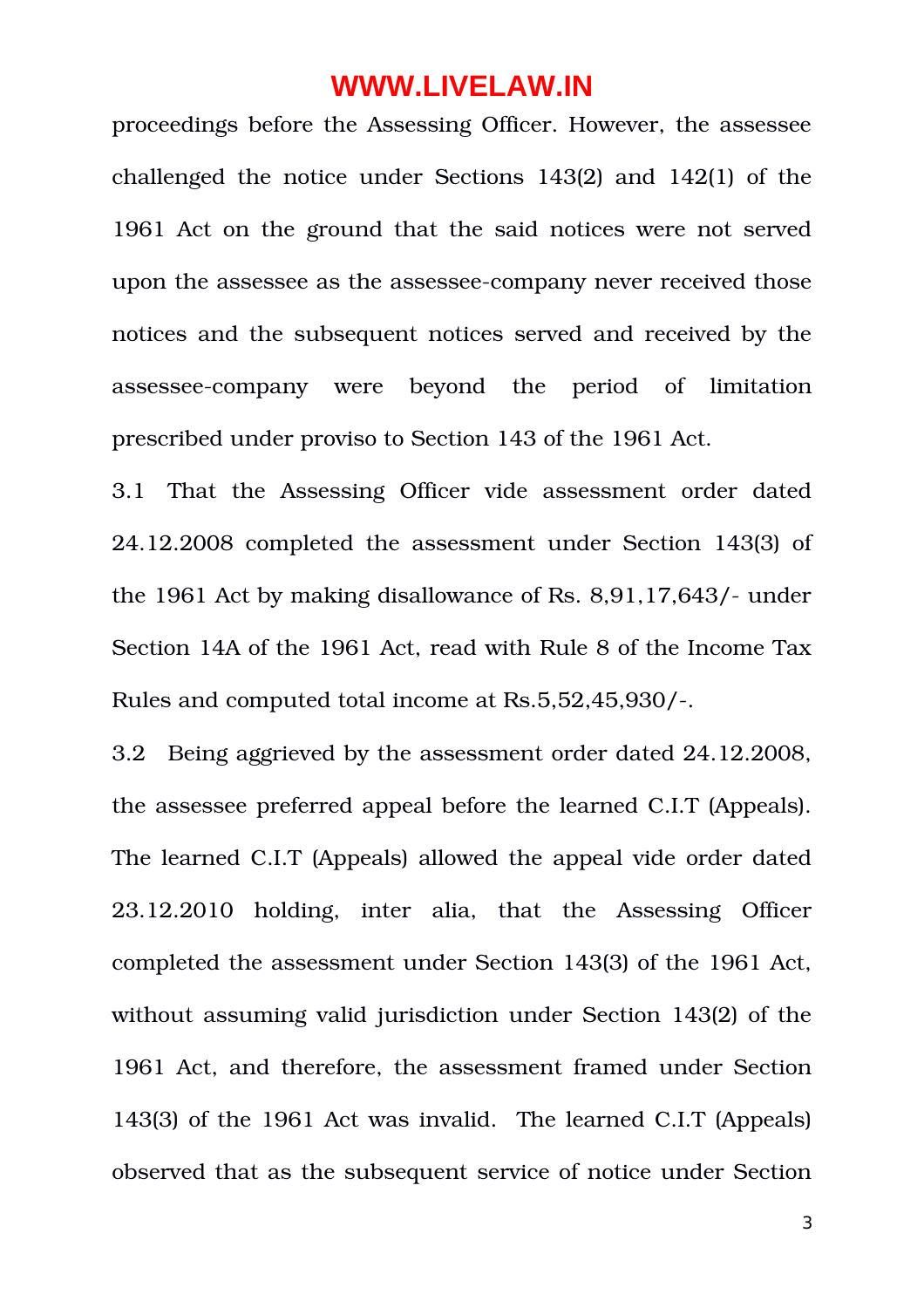143(2) of the 1961 Act was beyond the period of limitation prescribed under the proviso to Section 143 of the 1961 Act and earlier no notices were served upon the assessee and/or received by the assessee as the same were sent at the old address and in the meantime company-assessee changed its address and therefore the assessment order was bad in law. The Revenue preferred appeal before the Income Tax Appellate Tribunal, which came to be dismissed by the learned I.T.A.T. vide order dated 19.01.2015. The order passed the learned C.I.T (Appeals) as well as I.T.A.T. have been confirmed by the High Court, by the impugned judgment and order. Hence, the Revenue has preferred the present appeal.

4. Shri H. Raghavendra Rao, learned Advocate appearing on behalf of the Revenue has vehemently submitted that the impugned judgment and order passed by the High Court dismissing the appeal and thereby confirming the orders passed by the learned C.I.T (Appeals) and I.T.A.T holding that the assessment order was bad in law, is contrary to the provisions of Section 143(2) of the 1961 Act.

4.1 It is further submitted that the Assessing Officer sent the notice under Section 143(2) of the 1961 Act to the assessee at the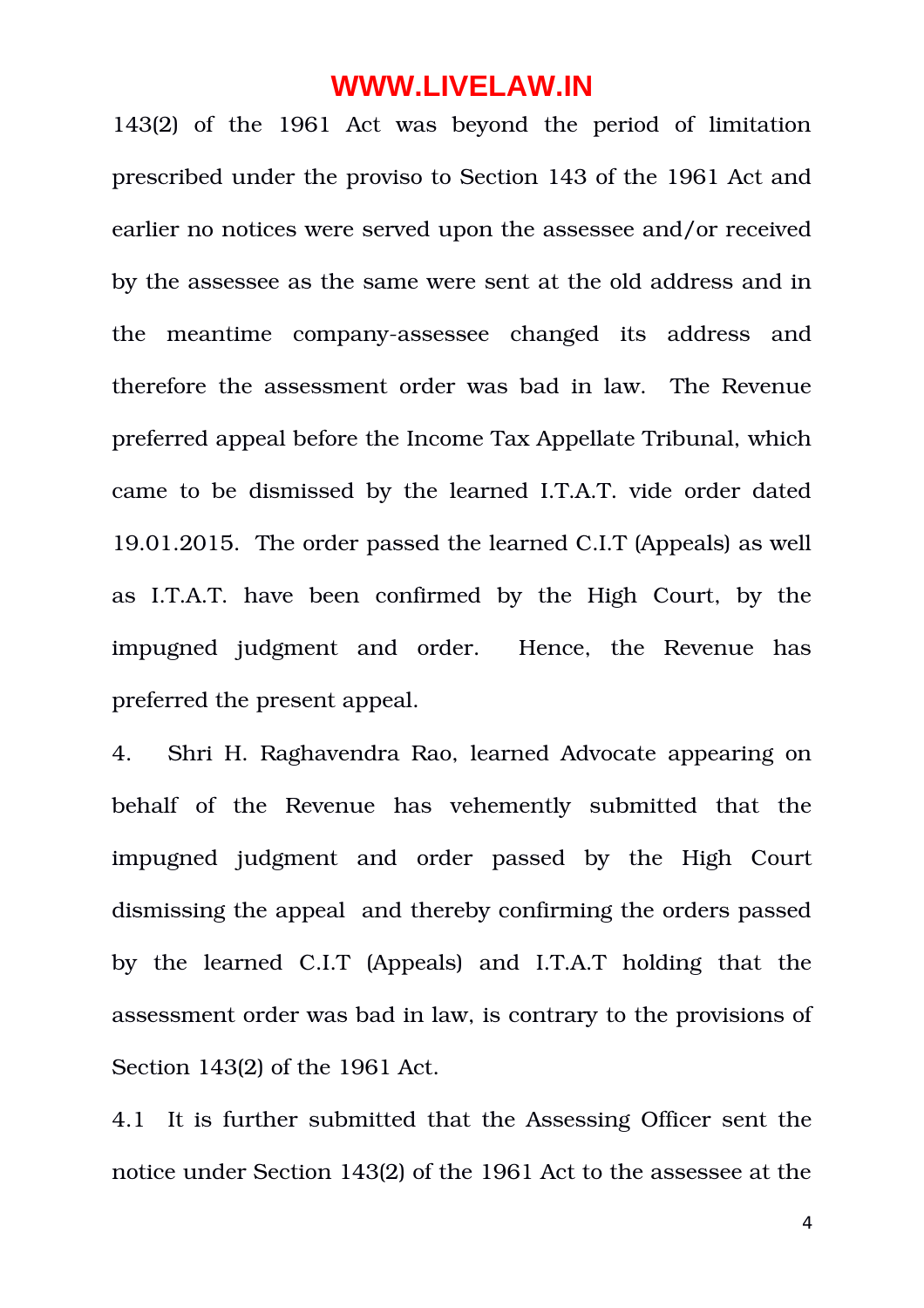available address as per the PAN database. It is submitted that as such there was no intimation by the assessee to the Assessing Officer with respect to change of address. It is submitted therefore that notice under Section 143(2) of the 1961 Act was sent to the assessee on the available address as per the PAN database. It is submitted therefore that once notice under Section 143(2) of the 1961 Act was issued and sent to the assessee on the available address as per the PAN database, it can be said to be a sufficient compliance of the relevant provisions of the 1961 Act, more particularly Section 143(2) of the 1961 Act.

4.2 It is further submitted that as such the High Court has not properly appreciated the fact that the alleged communication dated 06.12.2005 from the respondent-assessee to the Assessing Officer intimating new address of the assessee was never received by the Assessing Officer. It is submitted that even today also the assessee is not in a position to produce the said communication. It is submitted therefore the respondent-assessee has failed to prove that the alleged communication dated 06.12.2005 was, in fact, sent to the Assessing Officer, intimating about new address. 4.3 It is further submitted by the learned Advocate appearing on behalf of the Revenue that, as such, the learned C.I.T (Appeals)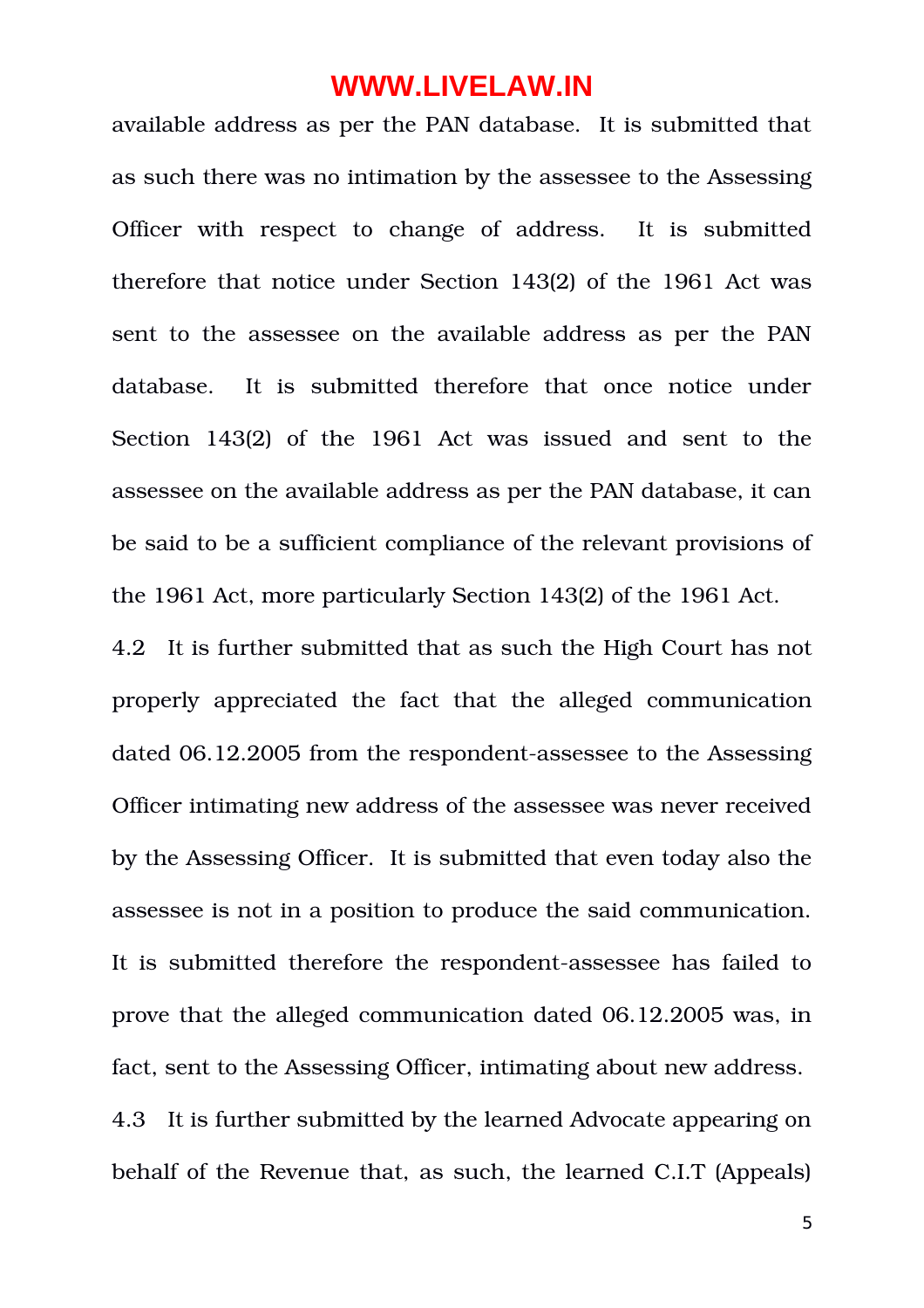has heavily relied upon the alleged communication dated 06.12.2005 intimating the change of address to the Assessing Officer by the assessee, however, the communication dated 06.12.2005 is not forthcoming and has not been produced. It is submitted therefore that in the facts and circumstances of the case the Assessing Officer was justified in sending the notices under Section 143(2) of the 1961 Act at the available address as per the PAN database. It is submitted therefore that the learned C.I.T (Appeals), I.T.A.T and the High Court have committed a grave error in holding that the assessment order is bad in law as the notice under Section 143(2) of the 1961 Act was beyond the period of limitation.

4.4 It is further submitted that as such thereafter the assessee did participate in the assessment proceedings and therefore the learned C.I.T (Appeals) ought to have considered the appeal on merits and ought not to have set aside the assessment order solely on the ground that the assessment order is bad in law.

4.5 Making the above submissions, it is prayed to allow the present appeal.

5. Shri S.K. Bagaria, learned Senior Advocate appearing on behalf of the respondent-assessee has made strenuous efforts to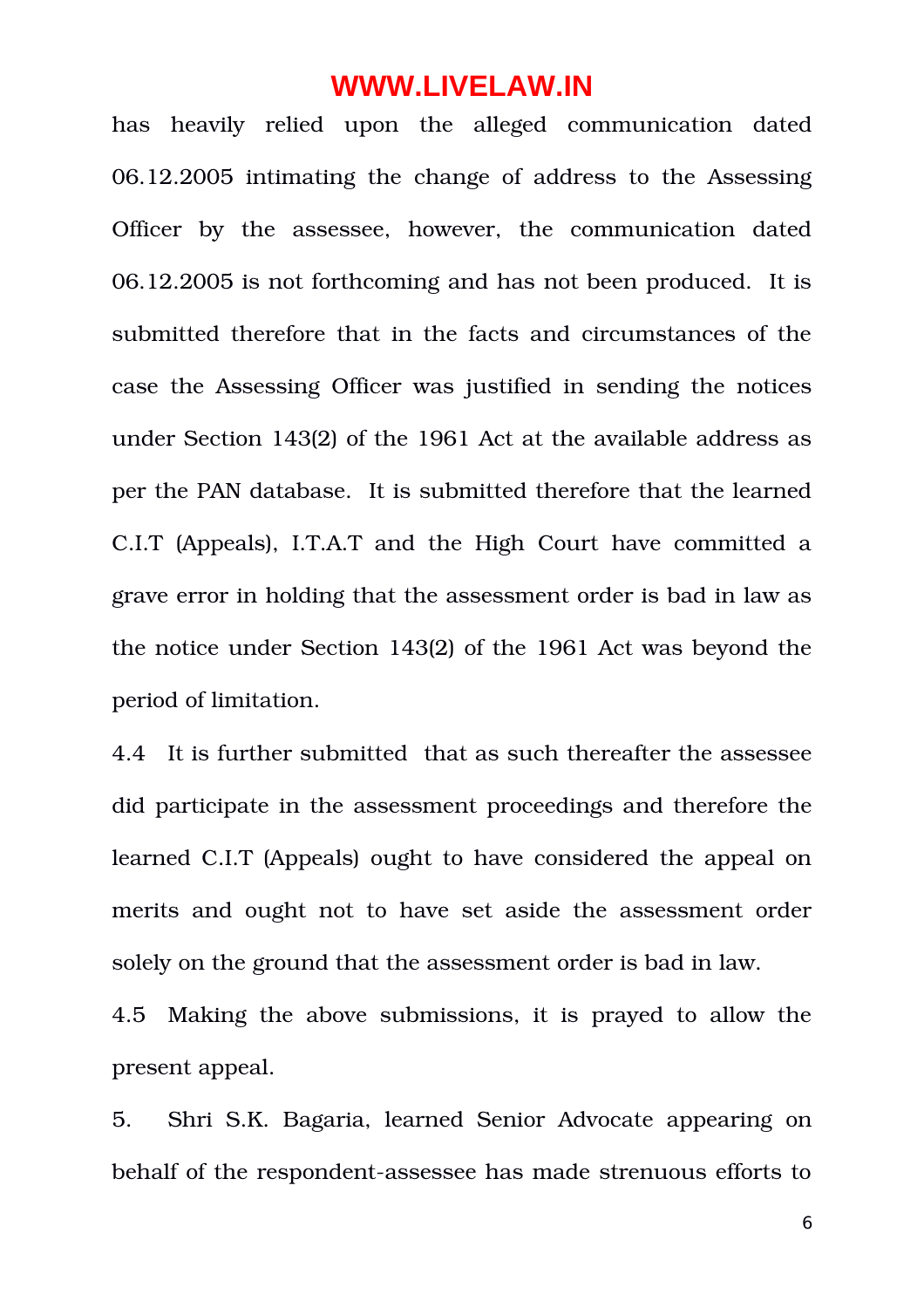support the orders passed by the learned C.I.T (Appeals) and confirmed by the I.T.A.T. and the High Court. It is submitted that as such the Assessing Officer was aware of the new address of the assessee and therefore the Assessing Officer was required to send the notices on the new address. It is submitted that instead the Assessing Officer sent the notice at the old address and therefore the same was never served upon the assessee. It is submitted that by the time the subsequent notice was served upon the assessee, the notice under Section 143(2) of the 1961 Act was barred by limitation as provided under Section 143(2) of the 1961 Act. Therefore, the learned C.I.T (Appeals), I.T.A.T and the High Court are right in holding that the assessment order was bad in law.

5.1 Learned Senior Advocate appearing on behalf of the assessee has further submitted that as such the change of address and change in the name of the assessee-company was intimated to the Registrar of Companies in Form-18. It is submitted therefore in fact the name of the company was changed and the change in the address has been established and proved.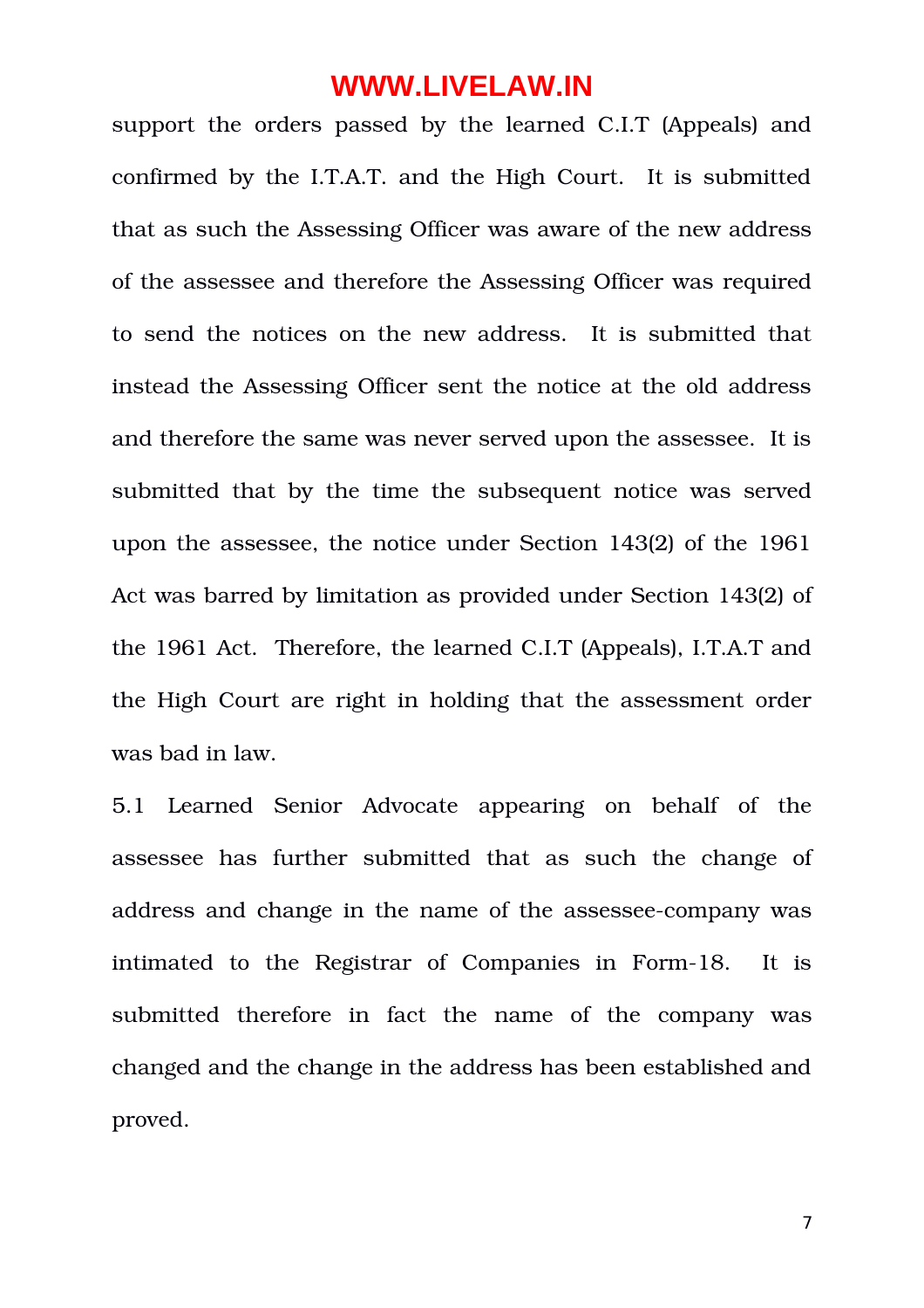5.2 Shri Bagaria, learned Senior Advocate has further submitted that the Assessing Officer was in the knowledge of the new address, which is evident from the fact that the Assessment Orders for A.Y  $2004-05$  and A.Y.  $2005-06$  were sent at the new address.

5.3 Relying upon the decision of this Court in the case of *Assistant Commissioner of Income Tax v. Hotel Blue Moon reported in (2010) 3 SCC 259*, it is submitted by the learned Senior Advocate for the assessee that as held by this Court the issuance of the notice under Section 143(2) of the 1961 Act within the time prescribed in the proviso to Section 143(2) of the 1961 Act is must and mandatory. It is submitted that therefore when it was found that notice under Section 143(2) of the 1961 Act was not served upon the assessee within the time prescribed in the proviso to Section 143(2) of the Act, the assessment order was bad in law and the same was rightly set aside by the learned C.I.T (Appeals), confirmed up to High Court.

5.4 Making the above submissions and relying upon the aforesaid decision of this Court, it is prayed to dismiss the present appeal.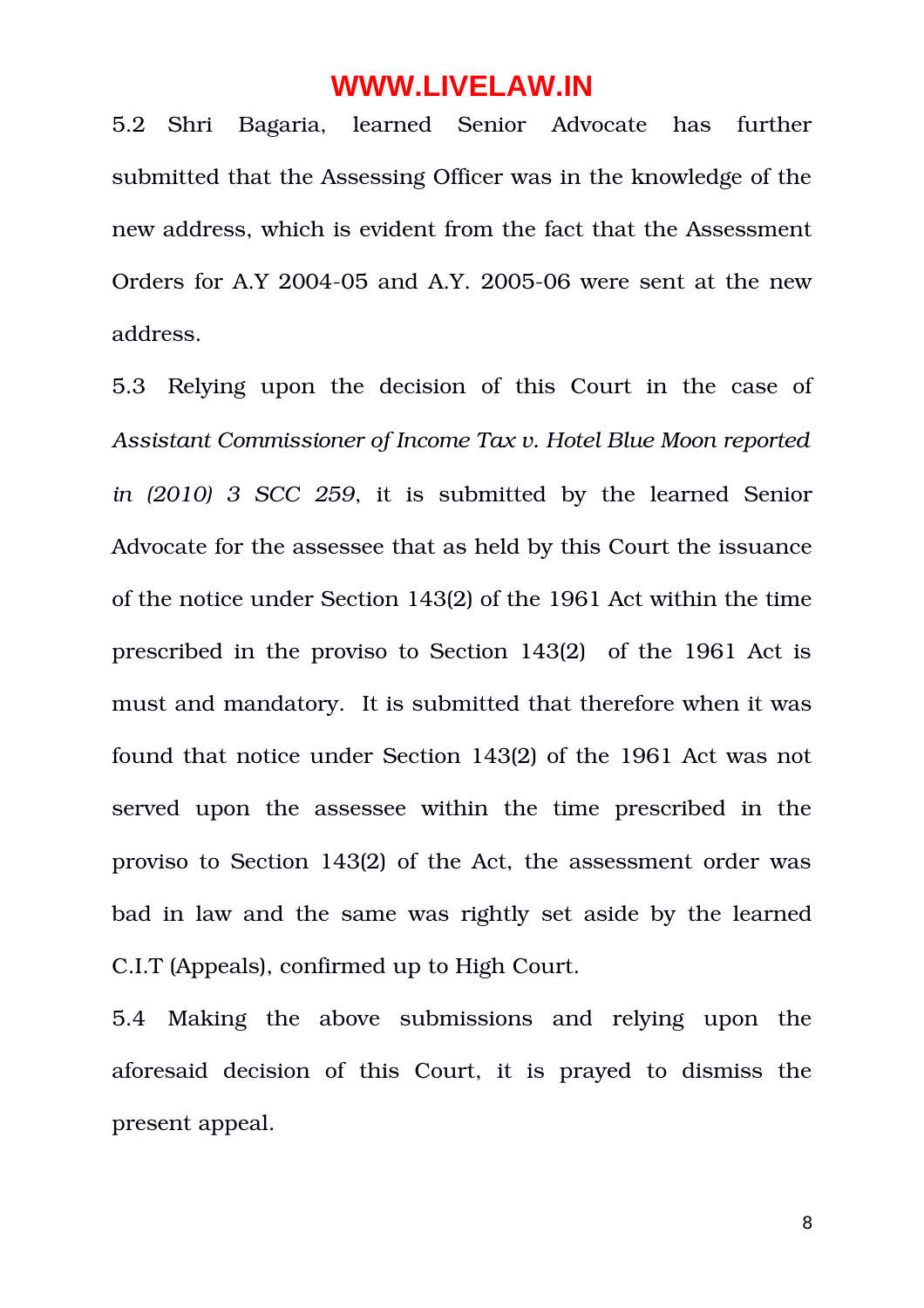6. We have heard the learned counsel for the respective parties at length.

6.1 At the outset, it is required to be noted that notice under Section 143(2) of the 1961 Act was sent by the Assessing Officer to the assessee at the address as mentioned in the PAN database on 05.10.2007 and the same was within the time limit prescribed in proviso to Section 143(2) of the 1961 Act. However, it was the case on behalf of the assessee that the said notice was not served upon the assessee as the assessee changed its name and address and shifted to new address prior thereto and therefore the said notice was not served upon the assessee and by the time when subsequently the notices were served upon the assessee, notice under Section 143(2) of the 1961 Act was barred by the period prescribed in proviso to Section 143(2) of the 1961 Act and therefore the assessment order is bad in law. It was the case on behalf of the assessee that vide communication dated 06.12.2005 the assessee intimated to the Assessing Officer about the new address and despite the same the Assessing Officer sent the notice at the old address. However, it is required to be noted that the alleged communication dated 06.12.2005 is not forthcoming. Neither the same was produced before the Assessing Officer nor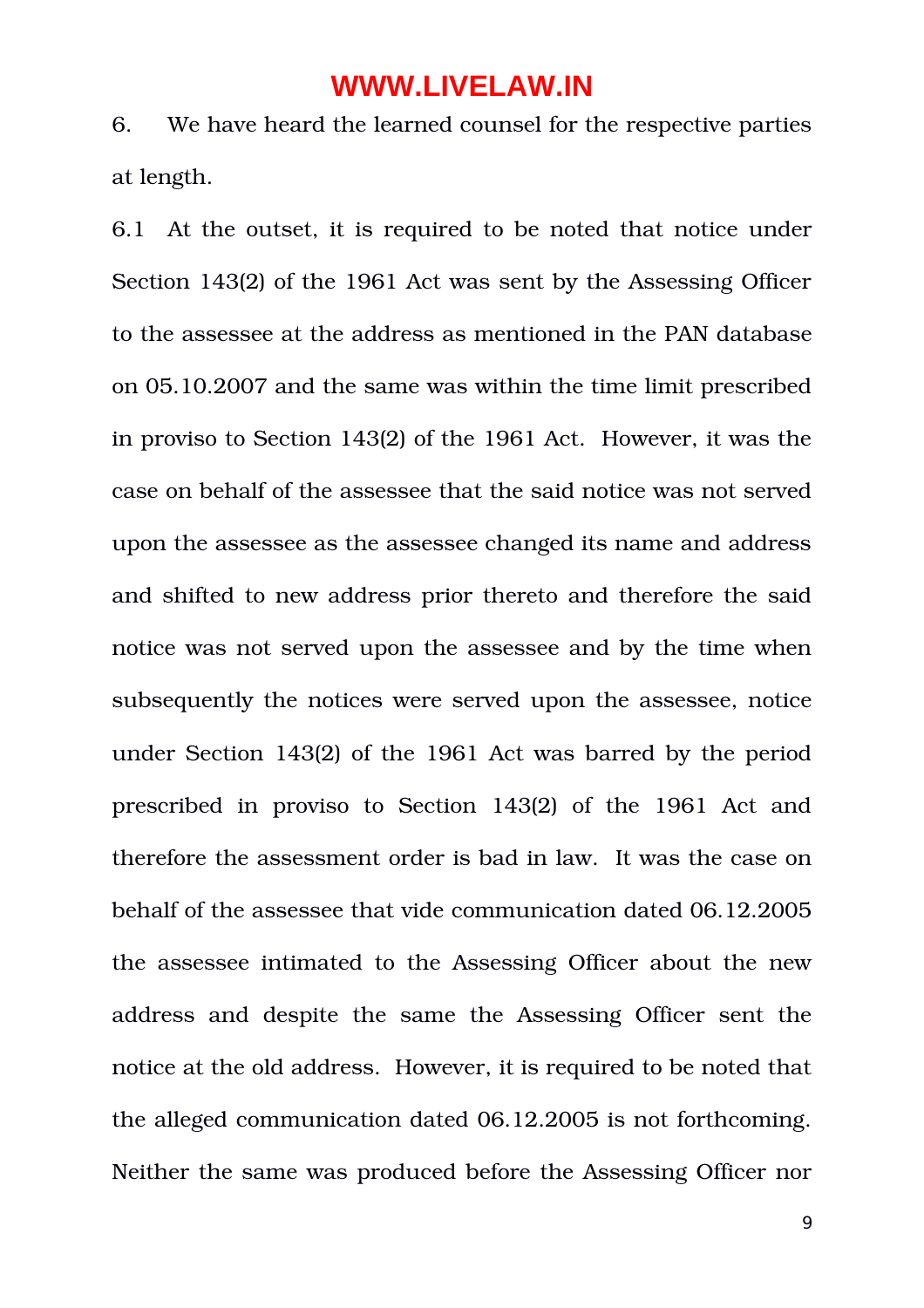even the same has been produced before this Court. In the affidavit also, filed in compliance with order dated 21.08.2019, the assessee has stated that the alleged communication dated 06.12.2005 is not available. Thus, the assessee has failed to prove the alleged communication dated 06.12.2005. The only document available is Form No.18 filed with the ROC. Filing of Form-18 with the ROC cannot be said to be an intimation to the Assessing Officer with respect to intimation of change in address. It appears that no application was made by the assessee to change the address in the PAN data base and in the PAN database the old address continued. Therefore, in absence of any intimation to the Assessing Officer with respect to change in address, the Assessing Officer was justified in issuing the notice at the address available as per the PAN database. Therefore, the Assessing Officer cannot be said to have committed any error and in fact the Assessing Officer was justified in sending the notice at the address as per the PAN database. If that is so, the notice dated 05.10.2007 can be said to be within the period prescribed in proviso to Section 143(2) of the 1961 Act. Once the notice is issued within the period prescribed as per the proviso to Section 143(2) of the Act, the same can be said to be sufficient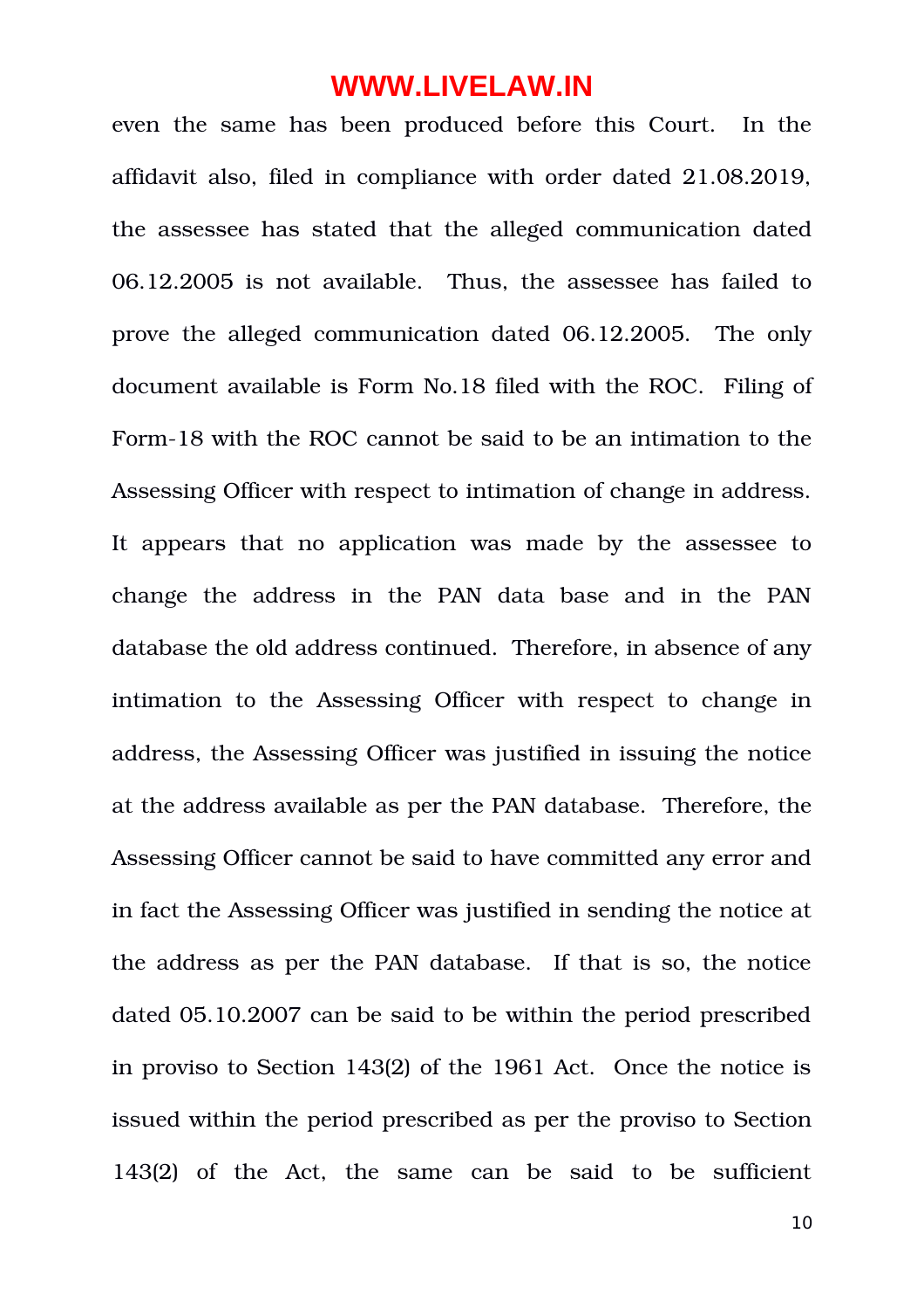compliance of Section 143(2) of the 1961 Act. Once the notice is sent within the period prescribed in the proviso to Section 143(2) of the 1961 Act, in that case, actual service of the notice upon the assessee thereafter would be immaterial. In a given case, it may happen that though the notice is sent within the period prescribed, the assessee may avoid actual service of the notice till the period prescribed expired. Even in the relied upon case by the learned Senior Advocate for the assessee in the case of *Hotel Blue Moon (supra)*, it is observed that the Assessing Officer must necessarily **issue** notice under Section 143(2) of the 1961 Act within the time prescribed in the proviso to Section 143(2) of the 1961 Act. Therefore, in the facts and circumstances of the case, the High Court is not justified in dismissing the appeal and confirming the orders passed by the learned C.I.T (Appeals) and the I.T.A.T. setting aside the assessment order solely on the ground that the assessment order is bad in law on the ground that subsequent service of notice upon the assessee under Section 143(2) of the 1961 Act was beyond the time prescribed in the proviso to Section 143(2) of the 1961 Act.

7. Now so far as the observations made by the High Court while concurring with the view of the learned Tribunal that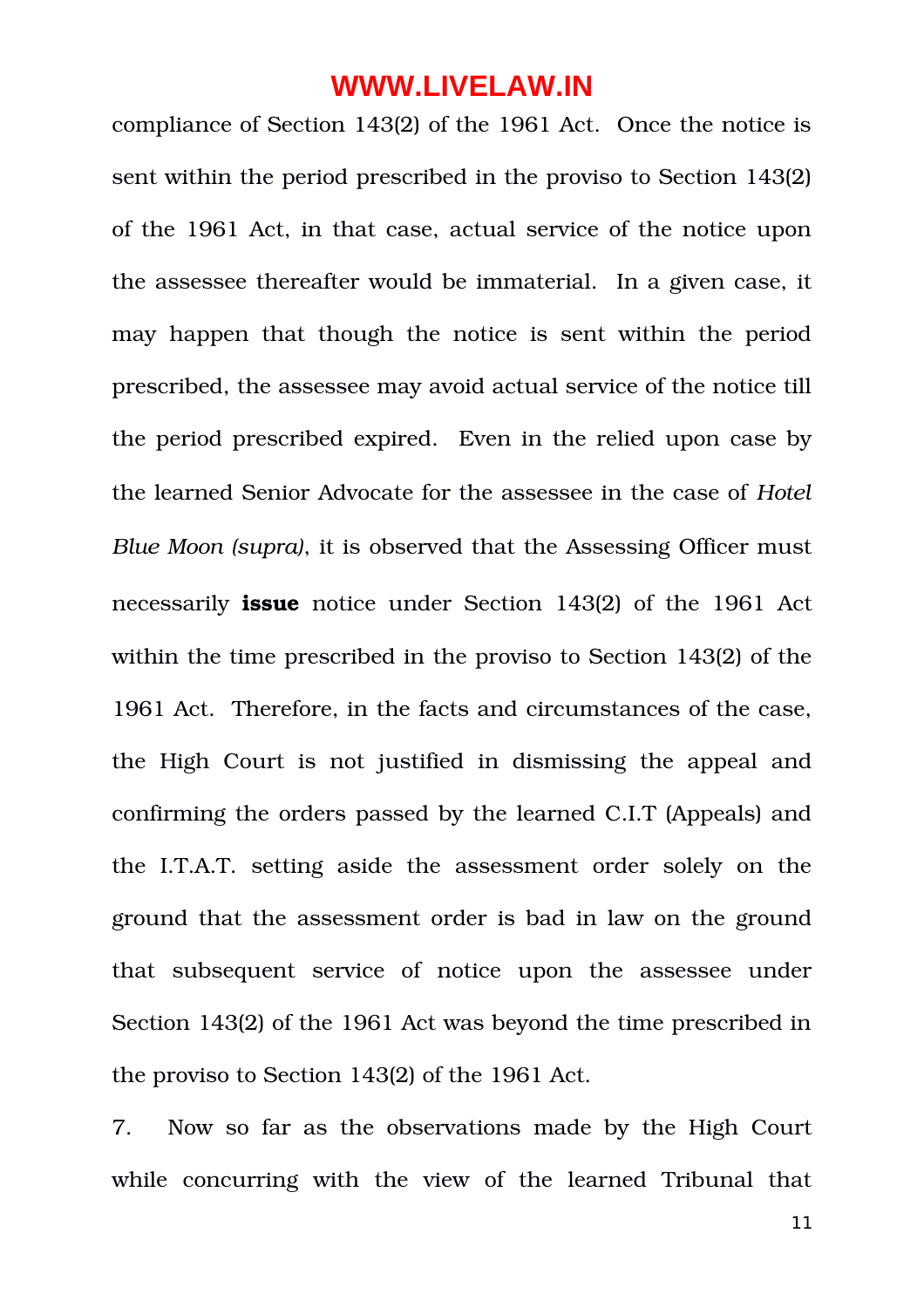merely by filing of return of income with the new address, it shall be enough for the assessee to discharge its legal responsibility for observing proper procedural steps as per the Companies Act and the Income Tax Act is concerned, we are of the opinion that mere mentioning of the new address in the return of income without specifically intimating the Assessing Officer with respect to change of address and without getting the PAN database changed, is not enough and sufficient. In absence of any specific intimation to the Assessing Officer with respect to change in address and/or change in the name of the assessee, the Assessing Officer would be justified in sending the notice at the available address mentioned in the PAN database of the assessee, more particularly when the return has been filed under E-Module scheme. It is required to be noted that notices under Section 143(2) of the 1961 Act are issued on selection of case generated under automated system of the Department which picks up the address of the assessee from the database of the PAN. Therefore, the change of address in the database of PAN is must, in case of change in the name of the company and/or any change in the registered office or the corporate office and the same has to be intimated to the Registrar of Companies in the prescribed format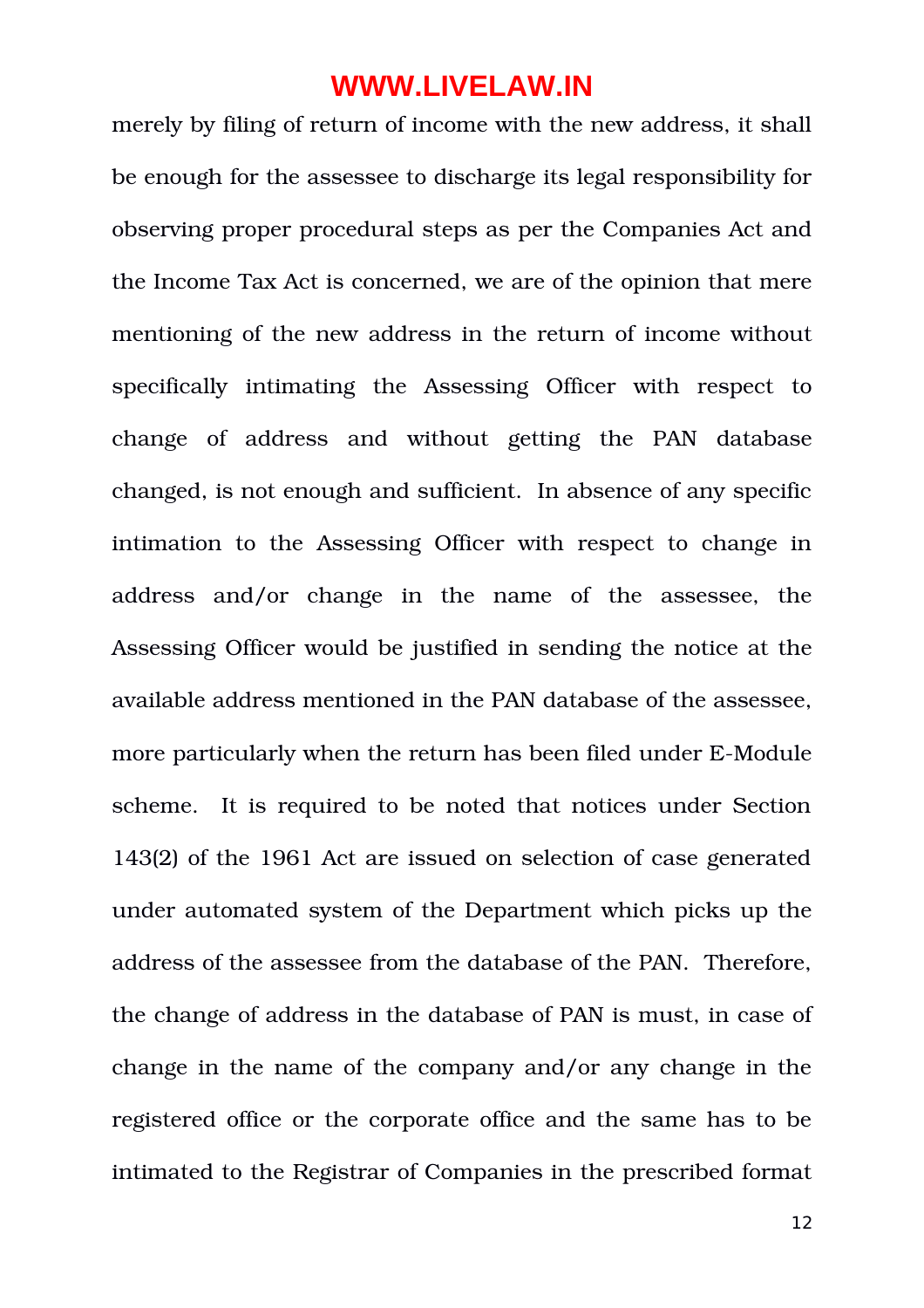(Form 18) and after completing with the said requirement, the assessee is required to approach the Department with the copy of the said document and the assessee is also required to make an application for change of address in the departmental database of PAN, which in the present case the assessee has failed to do so.

8. Now so far as the submission on behalf of the assessee that with respect to the Assessment Years 2004-05 and 2005-06, communications and the assessment orders were sent at the new address and therefore the Assessing Officer was in the knowledge of the new address is concerned, the same has been sufficiently explained by the Revenue.

9. In view of our findings, recorded hereinabove, the impugned judgment and order passed by the High Court as well as the orders passed by the learned C.I.T (Appeals) and the I.T.A.T holding the assessment order bad in law on the aforesaid ground cannot be sustained and the same deserve to be quashed and set aside. As the learned C.I.T (Appeals) has not considered the other grounds on merits and has not considered the appeal on merits, the matter is required to be remanded to the learned C.I.T (Appeals) to consider the appeal on merits, in accordance with law.